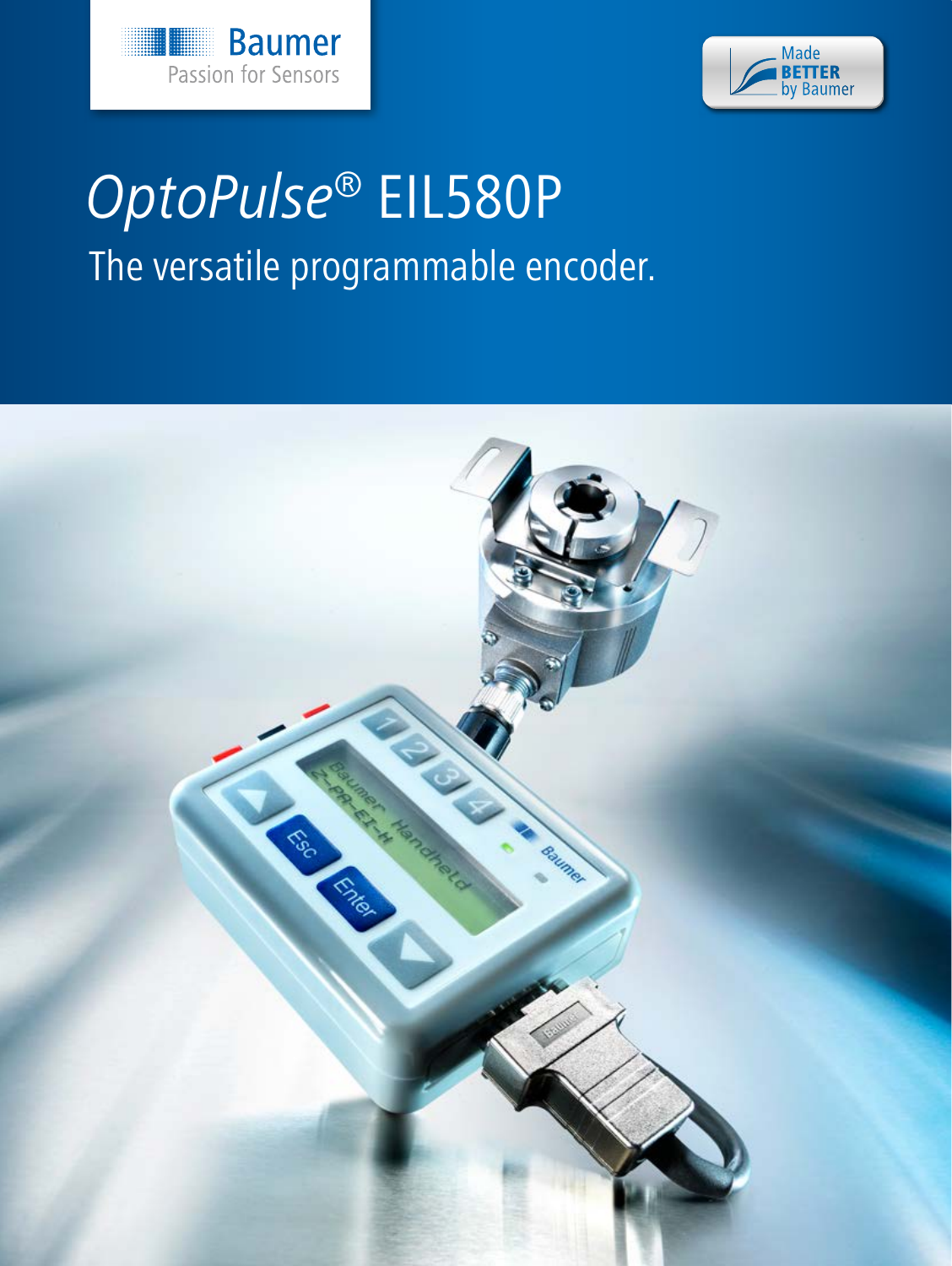

# Reduced inventory cost and shorter delivery time.

There are many benefits of the *OptoPulse®* EIL580P programmable encoder and its multiple configuration options. Maximum availability and flexibility while cutting down on product variety.

#### User-configurable parameters:

- Any pulse number from von 1...65536
- **Pulse sequence**
- Output level HTL or TTL
- Set function for user-configurable reference signal
- Reference signal width 90° or 180°

#### Your benefits:

- **EXECTE 2018 Less product variants and resulting cost reduction, such as** storage and spare parts
- Cutting down on storage, handling and purchasing cost
- **Simplified component management**
- Cost-efficient realisation of individual, even high-resolution pulse numbers
- **Preventing downtime**
- **Electronic label for full traceability**
- Quick setup by R-Set function for user-configurable reference signal
- Quick, cost-efficient exchange and retrofit

## *OptoPulse®* EIL580P Flexible, robust, precise

- **Universal encoder with programmable** parameters
- Outstanding durability
- Robust mechanical design with *ShaftLock* bearing concept
- Operating temperature from  $-40$  °C to  $+100$  °C
- $\blacksquare$  High protection up to IP 67
- Speed up to 12000 rpm
- **Excellent price-performance ratio**
- One-stop source for encoders and accessories







High protection

*ShaftLock*

For high shaft loading







**Magnetic** immunity





Shock and vibration proof High speed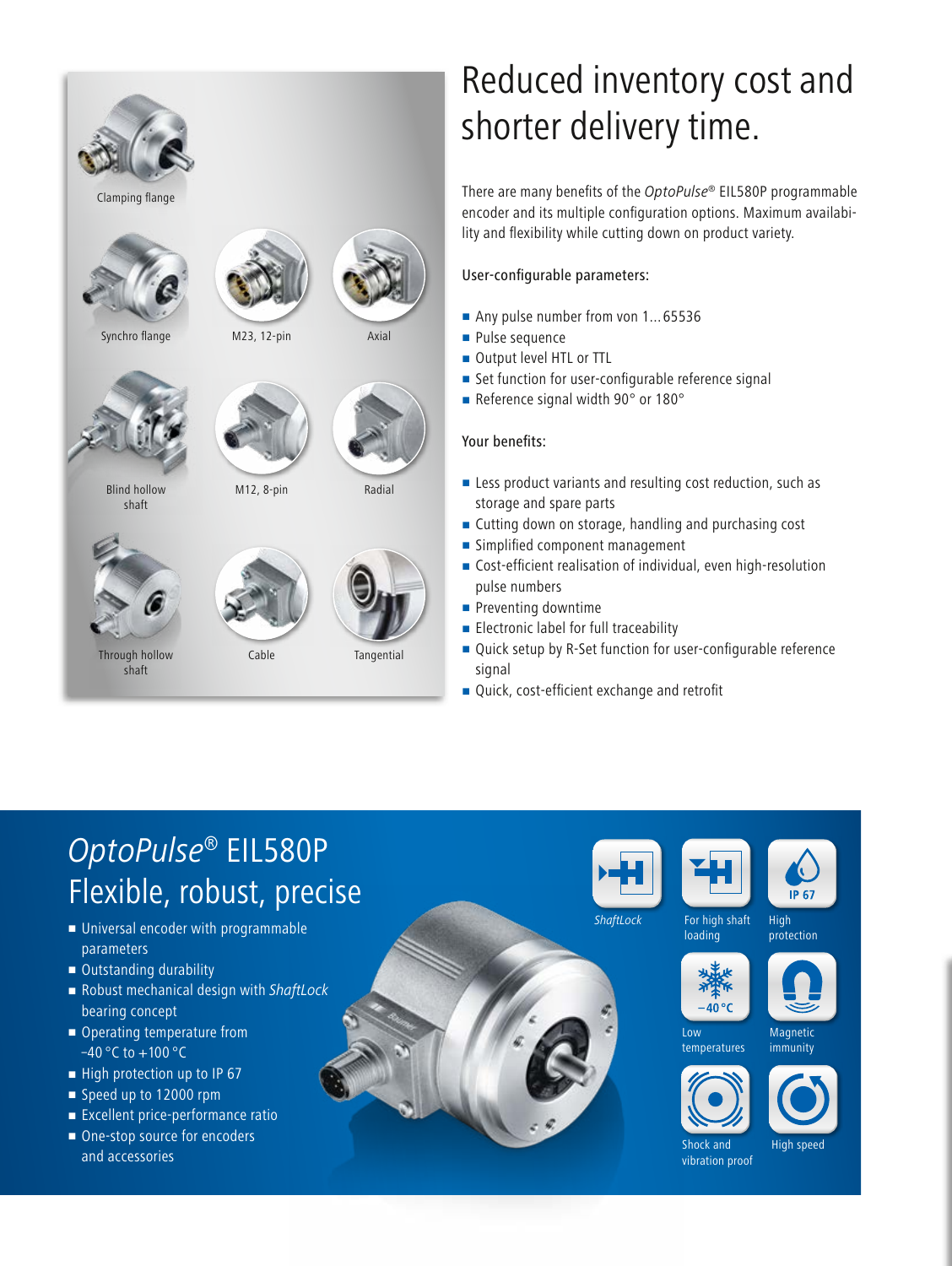# Easy programming via handheld tool.

Thanks to a compact handheld programming tool, encoder configuration is done in seconds – even if the encoder is already integrated in the system. Handling the battery-operated stand-alone solution is child's play:



- **Four user-assigned buttons for simple and quick programming**
- **Memory of several encoder configuration profiles**
- Intuitive, fully menu-driven programming
- Backlit display
- **Clear readability under any ambient light condition**
- **Encoder diagnostics**
- **LED** activity indicator

# Convenient programming via PC software.

The convenient PC software is ideal for distributors or drive manufacturers who need to program several encoders in line. Simply select the desired configuration profile and just a mouseclick later it's all done:

- **Efficient programming by automatic identification** of the connected devices
- $\blacksquare$  Easy, intuitive operation and programming
- Quick and efficient configuration by user-assigned buttons
- **Encoder diagnostics with on-screen readout**
- On-screen feedback of the programming process
- Perfect product documentation by individual product label print outs



## Quick retooling and adjustment thanks to R-Set

User-configurable reference signal for minimized downtime

The R-Set input is a particularly convenient feature of each programmable encoder with M23 flange connector within the *OptoPulse*® EIL580P series.

R-Set will automatically set the reference signal (zero pulse) at the current shaft position. R-Set is run directly by motor or control system upon voltage application at PIN 7.

The reference signal is non-volatile and will be retained at the shaft position even after power off.

Setting the reference signal for retooling or during maintenance or adjusting work is quickly done without manual intervention which will keep downtime at a minimum.